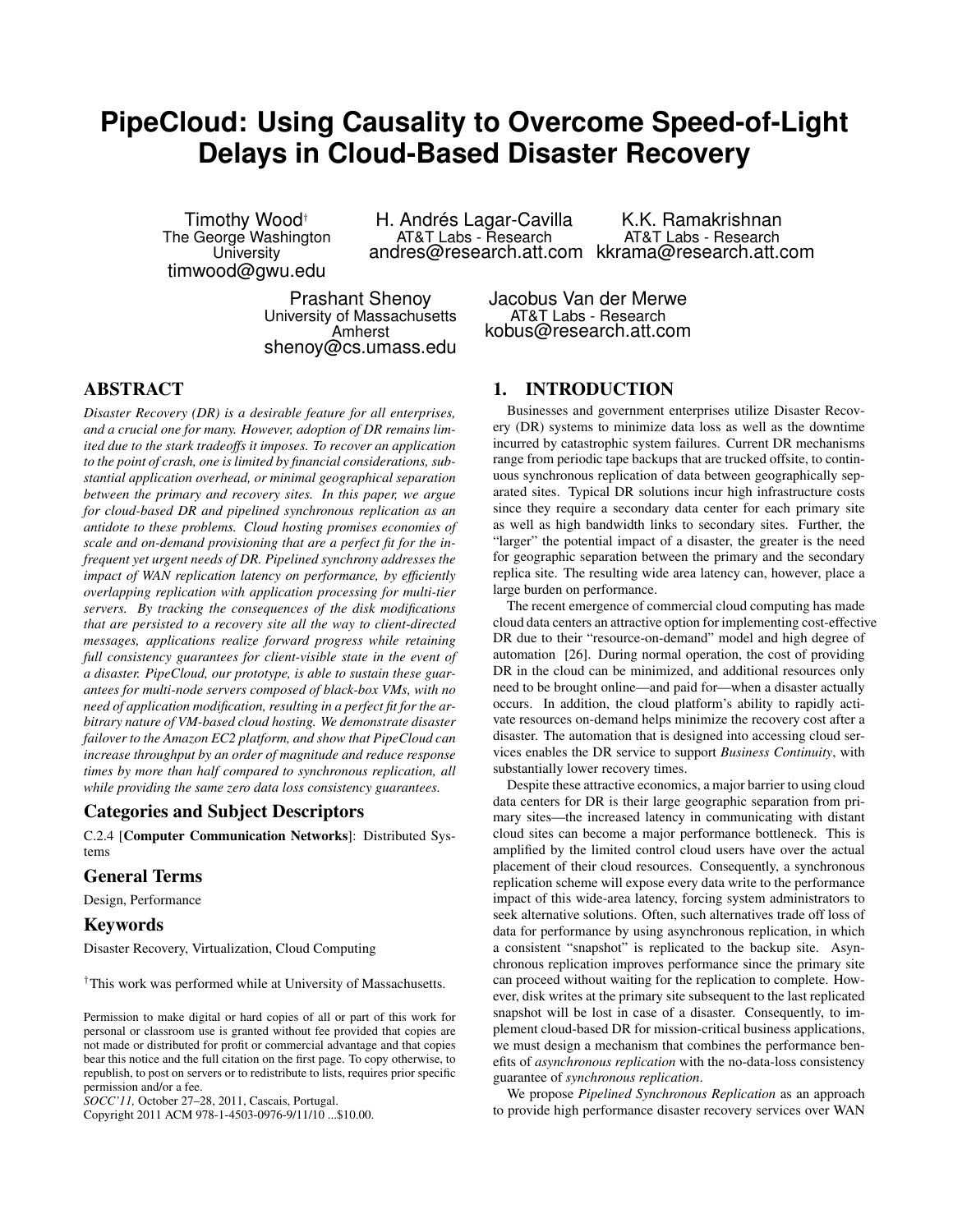links connecting enterprises and cloud platforms. Pipelined synchrony targets client-server style applications, and exploits the fundamental observation that an external client is only concerned with a guarantee that data writes related to its requests are committed to storage (both at the primary and the secondary) before a response is received from the system. Because it can potentially take a large amount of time for the secondary site to receive the write, commit and acknowledge, there is a substantial opportunity to overlap processing during this time interval which synchronous approaches ignore. The opportunity is even more compelling when we observe that multi-tier applications can take advantage of pipelined synchronous replication by overlapping remote replication with complex processing across the multiple tiers that are typical in such environments. The key challenge in designing pipelined synchrony is to efficiently track all writes triggered by processing of a request as it trickles through the (multi-tier) system, and to inform the external entity (i.e., a client) only when all these writes have been made "durable". We achieve this by holding up network packets destined for the client until all disk writes that occurred concurrently with request processing have been acknowledged by the backup. This approach imposes causality (i.e., via Lamport's happened-before relation) across externally-bound network packets and disk writes, providing the same consistency guarantee as if the disk writes had been performed synchronously. Since we seek to implement pipelined synchrony in an Infrastructure-as-a-Service (IaaS) cloud environment that relies on Virtual Machines (VMs) to encapsulate user applications, an additional challenge is to employ black-box techniques when providing cloud-based DR.

Our work combines ideas from storage replication, speculative execution, and distributed systems. Our replication scheme builds upon the external synchrony observations by Nightingale et al. [18]: That the dichotomy between synchronous and asynchronous storage is only relevant to the external visibility of storage events, and thus can be efficiently hidden from clients in many cases. Our focus on VM black-boxes also draws inspiration from the speculative execution concepts used in Remus [6] to provide high availability within the LAN. We extend the notions of external synchrony [18] and single-VM LAN-based high availability in Remus [6] to implement cloud-based disaster recovery over WANs for multi-VM multi-tier or distributed applications. Finally, we use a communication-based mechanism enforcing causality as defined by Lamport's *happened-before* relation [13], that borrows techniques from eventually consistent distributed systems [4, 12, 23].

Our pipelined synchronous replication-based disaster recovery system, *PipeCloud*, effectively exploits cloud resources for a costeffective disaster recovery service. PipeCloud makes the following contributions: (i) a replication system that offers clients synchronous consistency guarantees at much lower performance cost by pipelining request processing and write propagation; (ii) a communication based synchronization scheme that allows the state of distributed or multi-tier applications to be replicated in a consistent manner; (iii) a formal analysis of the consistency guarantees of pipelined synchrony; (iv) an implementation that efficiently protects the disks of virtual machines without any modifications to the running applications or operating system; and (v) a thorough evaluation of PipeCloud's performance in normal operating conditions and when using Amazon EC2 to recover from a disaster.

Our results illustrate the significant performance benefits of using pipelined synchrony for disaster recovery. PipeCloud substantially lowers response time and increases the throughput of a database by twelve times compared to a synchronous approach. When protecting the TPC-W E-commerce web application with a secondary replica 50ms away, PipeCloud reduces the percentage of requests

violating a one second SLA from 30% to 3%, and provides throughput equivalent to an asynchronous approach. PipeCloud can replicate state to backups sites 50ms further away than synchronous replication, providing improved application throughput while increasing the resiliency to large-scale disasters. We demonstrate that PipeCloud offers the same consistency to clients as synchronous replication when disasters strike, and evaluate the potential of using cloud services such as EC2 as a backup site.

# 2. DISASTER RECOVERY CHALLENGES

The two key metrics that determine the capabilities of a Disaster Recovery (DR) system are *Recovery Point Objective* (RPO) and *Recovery Time Objective* (RTO). The former refers to the acceptable amount of application data that can be lost due to a disaster: a zero RPO means no data can be lost. RTO refers to the amount of downtime that is permissible before the system recovers. A zero RTO means that failover must be instantaneous and transparent and is typically implemented using hot standby replicas.

In scenarios where a small downtime is tolerable (i.e., RTO>0), the cost of DR can be reduced substantially by eliminating hot standbys. The limiting factors in optimizing the RTO in this case depend on engineering considerations: how swiftly can we provision hardware resources at the backup site to recreate the application environment? Once resources have been provisioned, what is the bootstrapping latency for the application software environment? Since disasters happen mid-execution, is a recovery procedure such as a file system check necessary to ensure that the preserved application data is in a usable state? As indicated earlier, leveraging cloud automation can significantly improve the RTO metric; we have also shown that the cloud's economics driven by on-demand resource utilization are a natural fit for substantially lowering the cost of DR deployments [26].

Next, in § 2.1, we discuss the impact of latency between the primary and secondary sites on the RPO that can be achieved with different replication strategies. In § 2.2 we introduce a broader RPO definition which takes into consideration the client's view of a DR system. Finally, in § 2.3 we describe the specific DR operational assumptions and system model considered in our work.

# 2.1 Replication Strategies and Latency

When preserving stored data to a secondary location, the network round trip time (RTT) between the primary and secondary locations significantly impacts the choice of replication algorithm, and thus, the ability to provide an RPO as close as possible to zero (i.e., no data loss). Latency considerations lead to a choice between two primary modes of data replication for disaster survivability: synchronous and asynchronous replication [9]. With synchronous (sync) replication, no data write is reported as complete until it has succeeded in both the primary and secondary sites. With asynchronous (async) replication, writes only need to succeed locally for the application to make progress, and they will be trickled back opportunistically to the secondary replica. The timelines in Figure 1 (a) illustrate the behavior of sync and async replication.

With sync replication, applications obtain an RPO of zero by construction: no application progress is permitted until data has been persisted remotely. However, a higher latency results in corresponding increase in the response time and lower throughput for client-server type applications. Figure 2 (a) shows the performance impact of increasing the latency between the primary and backup sites. For this experiment, we used DRBD [14], a standard block device replication tool which supports both sync and async modes, to protect a MySQL database. The response time of performing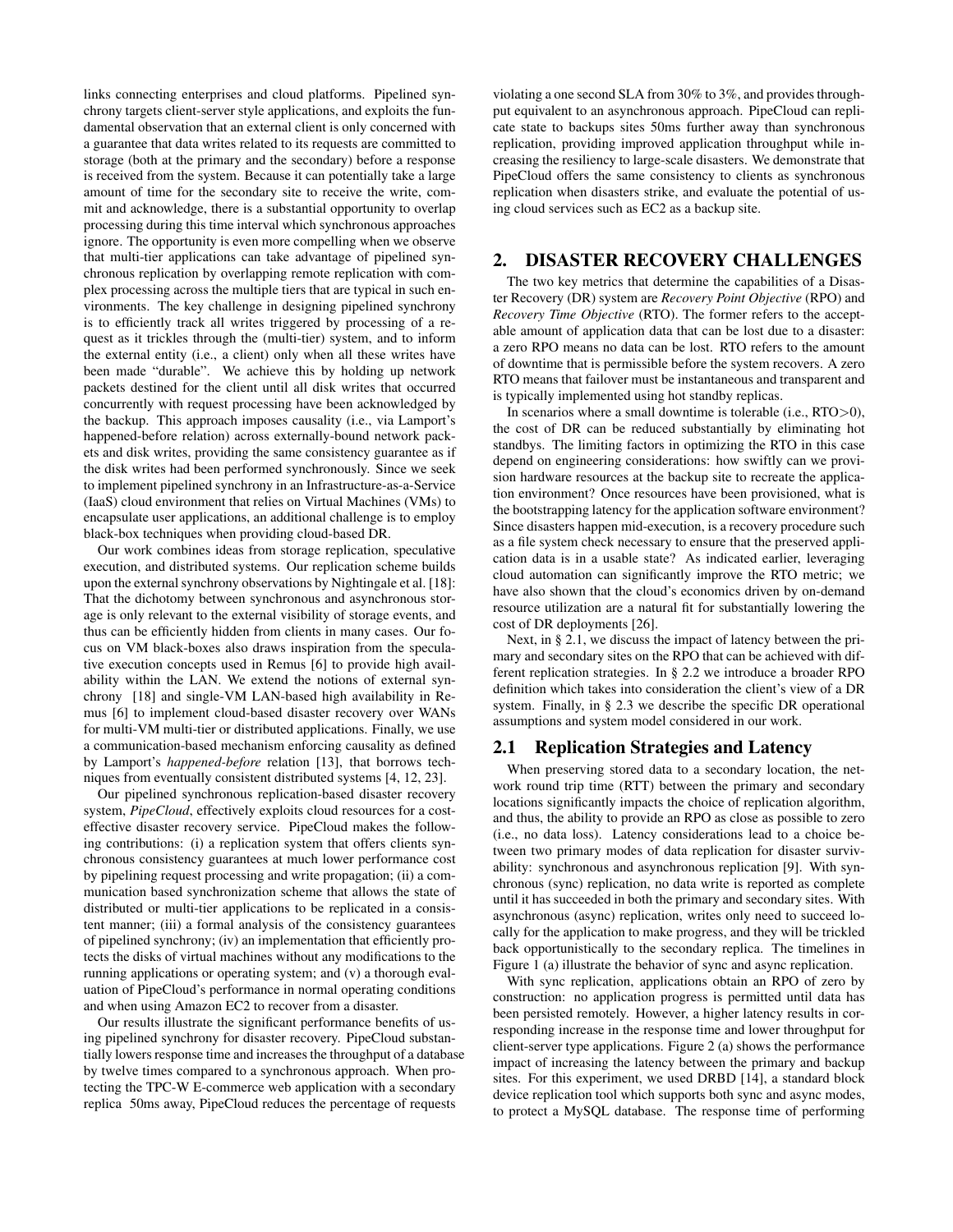

Figure 1: Replication strategies. (a) Existing approaches: Synchronous and Asynchronous replication. (b) Pipelined Synchronous Replication.



Figure 2: (a) Latency significantly reduces performance for synchronous replication. Table (b) lists round trip latency and approximate distance from UMass to Amazon data centers.

inserts into the database increases linearly with the RTT. Even for relatively short distances, e.g., from Massachusetts to the EC2 data center in Virginia (16msec, Figure 2 (b)), the response time degrades noticeably. For these reasons, while mission-critical applications need to resort to synchronous replication, they incur a high performance cost. To mitigate this overhead, the secondary site is often chosen to be geographically close (within tens of km) to the primary. However, replication to nearby facilities is unlikely to withstand many kinds of disasters that have struck infrastructure in recent memory: hurricanes, earthquakes and tsunamis, and regional energy blackouts. Legislative attempts to enforce backup distances of a few hundred kilometers have failed due to technical considerations. As a result, the positioning of the secondary site must balance the requirement of being a safe distance from the primary against the overhead incurred by longer distance links. For example, many Wall Street companies replicate to data centers within a geographical "doughnut" that ranges from thirty to seventy kilometers around downtown Manhattan [11]. Unfortunately, having that tight a control over data center placement is typically impossible when using cloud resources as clients have only coarse control over their location (e.g., EC2 offers two datacenters, "East coast" and "West coast", in the U.S.).

The alternative is Asynchronous replication, which sacrifices RPO



Figure 3: Relationship between application views under different replication algorithms. In particular, SV and CV relations define the RPO guarantees upon disaster.

guarantees, as illustrated with the "unsafe replies" of the second timeline in Figure 1 (a). However, asynchrony also decouples application performance from data preservation. System builders are thus afforded great leeway in how to schedule transfer of state to the secondary site. The area of asynchronous replication has thus been a fertile ground for optimization research [10, 9] that explores the tradeoffs between replication frequency, application RPO demands, financial outlay by application owners, and possibly even multi-site replication as outlined above. Fundamentally, however, async replication exposes applications to a risk of inconsistency: clients may be notified of a request having completed even though it has not yet been preserved at the backup and may be lost in a disaster. Further, the number of these "unsafe replies" increases as latency rises since the backup lags farther behind the primary.

## 2.2 Client RPO Guarantees

To better illustrate the impact of replication algorithm on application consistency, we formalize here our notion of *Client* RPO guarantees. We define three views of the application state: the primary site view (PV), the secondary site view (SV), and the external clients view (CV), and we illustrate their relationship in Figure 3.

In both synchronous and asynchronous replication, the SV is a subset of the PV: the SV lags in time behind the PV, and reflects a past state of the application data. For asynchronous replication the delta between SV and PV can be arbitrarily large, although in practice it is often bounded by an unpredictable buffer size. For synchronous replication, the delta is at most one write (or one logical write, if we consider a set of scatter-gather DMA writes issued concurrently as one single logical packet): an application cannot make further progress until that write is made durable at the secondary. In all cases, the CV is also a subset of the PV, since the primary performs local processing before updating clients.

The key difference resides in the delta between CV and SV. In asynchronous replication, clients are acknowledged before writes are made durable, and thus the SV is a subset of the CV, reflecting the non-zero RPO. In synchronous replication, clients are acknowledged only after writes have been persisted remotely, and thus the CV is a subset of the SV. As shown in Figure 3, Pipelined Synchrony, which we present in §3, maintains the same client RPO guarantees as synchronous replication.

# 2.3 System Model

Our work assumes an enterprise primary site that is a modern virtualized data center and a secondary site that is a cloud data center; the cloud site is assumed to support Infrastructure-as-a-Service (IaaS) deployments through the use of system virtualization. The primary site is assumed to run multiple applications, each inside virtual machines. Applications may be distributed across multiple VMs, and one or more of these VMs may write data to disks that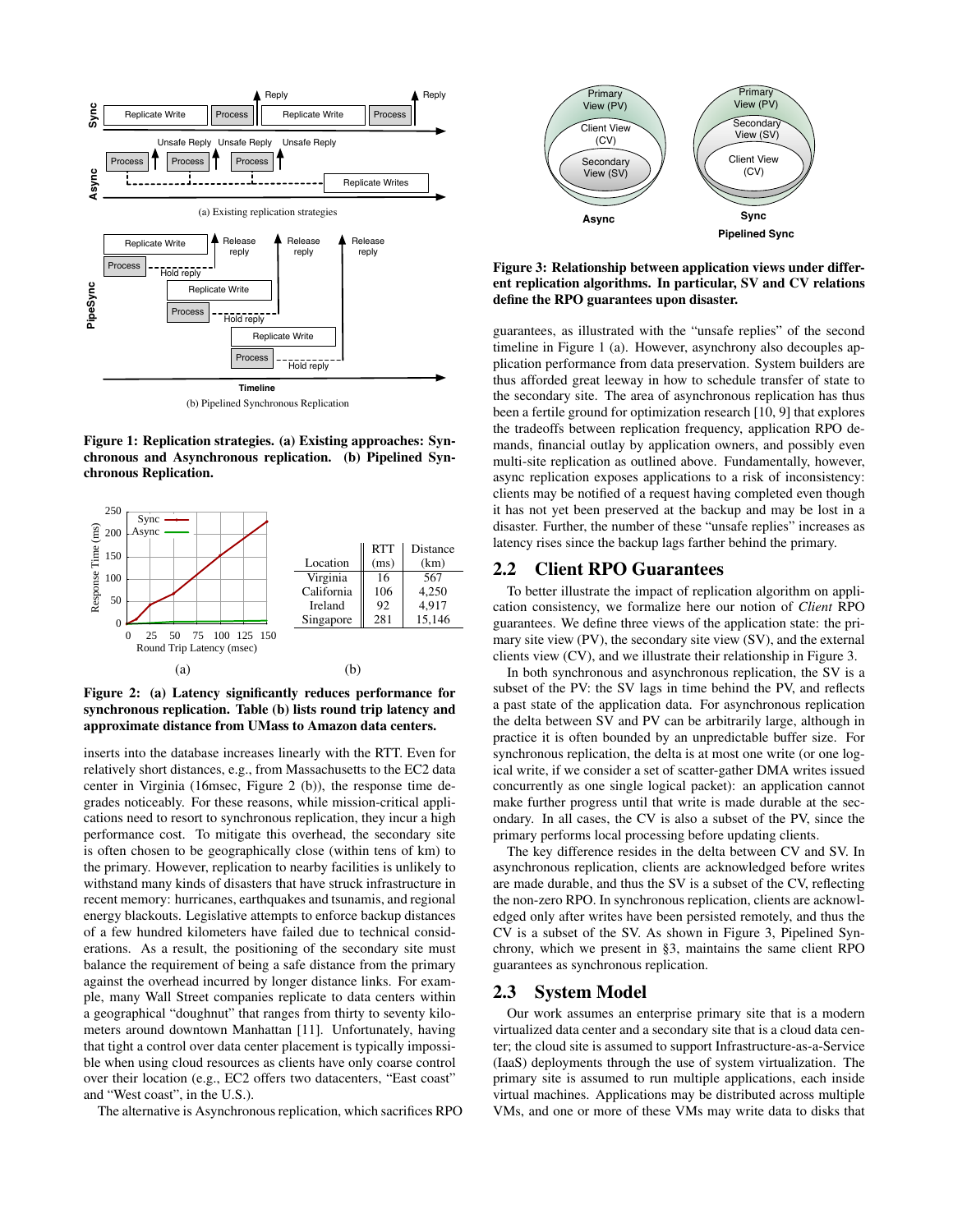

Figure 4: Replication in a simple multi-tiered application. Number sequence corresponds to Pipelined Synchronous Replication.

require DR protection. Data on any disk requiring DR protection is assumed to be replicated to the secondary site while ensuring the same client RPO guarantees as sync replication. We assume that a small, non-zero RTO can be tolerated by the application, allowing us to leverage cloud automation services to dynamically start application VMs after a disaster. We further assume that application VMs are black-boxes and that we are unable to require specific software or source code changes for the purposes of disaster recovery. While this makes our techniques broadly applicable and application-agnostic, the price of this choice is the limited "blackbox" visibility into the application that can be afforded at the VM level. Our mechanisms are, however, general, and could be implemented at the application level.

Despite adhering to a black-box methodology, we require applications to be well-behaved with respect to durability. For example, we cannot support a MySQL database configured with the MyISAM backend, which does not support transactions (and durability), and replies to clients while writes may still be cached in memory. More broadly, applications should first issue a write to storage, ensure such write has been flushed from memory to the disk controller, and only then reply to a client the result of an operation. Synchronous replication cannot guarantee adequate data protection without this assumption, and neither can our approach.

#### 3. PIPELINED SYNCHRONY

Given the WAN latencies between the primary and a secondary cloud site, we seek to design a replication mechanism, as part of an overall DR solution, that combines the performance benefits of async replication with the consistency guarantees of sync replication. To do so, we must somehow leverage the overlapping of replication and processing that is typical of asynchrony, while retaining the inherent safety of synchronous approaches.

We make two primary observations. First, from the perspective of an external client it does not matter if the transmission of the write and the processing overlap, as long as the client is guaranteed that the data writes are durably committed to the backup before it receives a reply. Second, the potential for performance improvements compared to synchronous replication is substantial when there is a large delay to overlap, as is the case of DR systems with high WAN latencies. The case becomes stronger for multitiered applications and, more generally, clustered applications or distributed systems interfacing with external clients via some form of frontend. These applications often require complex processing across multiple tiers or components. We apply these observations to realize a technique called *pipelined synchronous replication*.

#### 3.1 Pipelined Synchronous Replication

Pipelined synchronous replication is defined as blocking on an externally visible event until all writes resulting from the (distributed) computation that generated the external event have been committed to disk at the primary and the secondary. When processing a request, pipelined synchronous replication allows overlapping of computation and remote writes—i.e., writes to the secondary are asynchronous and pipelined with the remote writes, allowing subsequent processing to proceed. Upon generating an externally visible event (such as a network packet or a reply), however, the event must be blocked, and not released to the client until all pending writes have finished. In essence, our approach mitigates the performance penalties associated with speed-of-light delays by overlapping or pipelining computation and remote writes, like in async replication, while ensuring the same relation between client view and secondary view as synchronous replication. Figure 1 (b) depicts an illustrated timeline of the pipelined synchronous approach.

To contrast pipelined synchronous replication with existing replication strategies, consider the illustrative example in Figure 4. Here a client, Alice, goes through the process of buying a ticket from a travel website, by submitting her credit card information in step 1. As is common, Alice interacts with a frontend web server which may perform some processing before forwarding the request on to a backend database (step 2) to record her purchase. In step 3, the DB writes the transaction to disk. Since this is critical state of the application, in step 4 the disk write is also replicated across a WAN link to the backup site, to be preserved. Here the system behavior depends on the type of replication used. With sync replication, the system would wait for the replication to complete (i.e., for the acknowledgement from the remote site in step 7), before continuing processing (step 5) and responding to the client (step 6). With async replication the system would immediately continue with steps 5 and 6 after the DB write has succeeded locally, deferring the replication in step 4 for later. In contrast, with pipelined synchronous replication, the transfer in step 4 is performed immediately yet asynchronously, allowing the database to return its reply to the front tier server in step 5 concurrently. The front tier continues processing the request, for example combining the ticket information with a mashup of maps and hotel availability. Eventually, in step 6, the web tier produces a reply to return to Alice. In the pipelined synchrony case, this reply cannot be returned to the client until the database write it was based on has been persisted to the remote site. Only after step 7 completes and the remote server has acknowledged the write as complete can the reply to the client be released (step 8) and returned to Alice's web browser to show her the purchase confirmation (step 9).

The use of pipelined synchrony means that steps 5 and 6, which may include significant computation cost, can be performed in parallel with the propagation of the disk write to the backup site. This can provide a substantial performance gain compared to synchronous replication which must delay this processing for the length of a network round trip. Since Pipelined Synchrony defers replying to Alice until after the write is acknowledged in step 7, she is guaranteed that the data her reply is based on has been durably committed.

Thus the key challenge is to track which *durable* write requests, i.e., those that need to be persisted to the secondary site, are causally related (dependent) on which *externally-visible* network packets. In other words, Pipelined Synchrony replication must guarantee a causal ordering between externally-visible and durable events as defined by Lamport's *happened-before*  $\rightarrow$  relation [13]: if any write request  $\rightarrow$  a network packet, then the write must complete before the packet is released.

To intuitively understand how such dependencies can be tracked, first assume a global clock in the system. Further assume that every write is timestamped using this global clock. In this case, a total ordering of all events is obtained. Hence, if a network packet is generated at time  $t$ , then it is sufficient to hold this packet until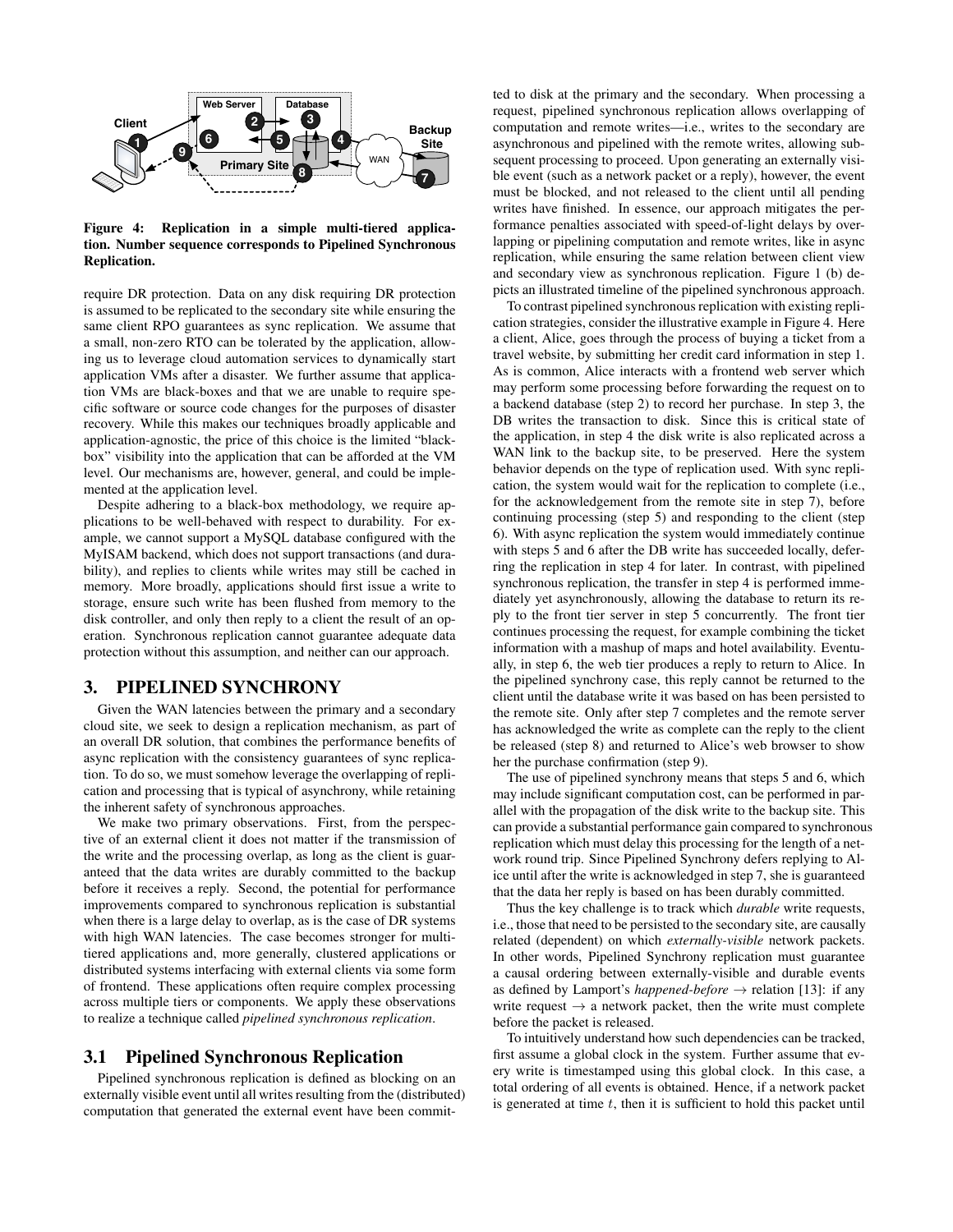

Figure 5: Multi-Tier pipelined replication. The reply to the client is buffered until the dependent write has been committed.

*all* disk writes that have a timestamp  $\leq t$  have finished at the secondary site. Observe that not all of these writes are causally related to the network packet; however, by waiting for all previously issued writes to complete at the secondary, we ensure that all causally related writes will also finish, thereby ensuring safety.

In practice, a multi-tier application does not have the luxury of a global clock and techniques such as Lamport's logical clocks only yield a partial, rather than a total, ordering of events. Thus we must devise a scheme to perform this timestamping, using logical clocks, so as to identify and track causally dependent writes in multi-tier distributed applications. The problem is further complicated by the fact that our approach provides *black box* protection of VMs.

#### 3.2 PipeCloud

In this section we present the design of PipeCloud, our pipelinedsynchronous disaster recovery engine, while in § 4 we elaborate on the implementation details. As explained above, in a single VM application, the local machine clock may be used as a global clock, allowing a simple approach for tracking writes that are causally dependent on a network packet. This can be easily extended to support multi-tier applications with only a single protected writer, but becomes more complex for multi-tier multi-writer applications. We first explain the case of providing DR protection to a multi-tier application with a single writer in § 3.2.1, and then generalize to the multi-tier, multi-writer case in § 3.2.2.

#### *3.2.1 Single Writer Protection*

Our primary target is the classical multi-tier web service, e.g., an Apache, application, and database server setup (a.k.a. "LAMP" stack). Most services structured this way use web servers as frontends to serve static content, application servers to manipulate sessionspecific dynamic content, and a DB as a data backend. In this case, the only tier that is necessary to protect in our model is the DB. This benefits our approach because further work performed by the upper tiers can be overlapped with the replication of DB writes.

To protect application state while allowing computation to overlap, we must track which outbound network packets (externallyvisible events) depend on specific storage writes that are made durable at a backup site. We assume that PipeCloud is running in the VMM of each physical server and is able to monitor all of the disk writes and network packets being produced by the VMs. PipeCloud must (i) replicate all disk writes to a backup server, (ii) track the order of disk writes at the primary site and the dependencies of any network interaction on such writes and (iii) prevent outbound network packets from being released until the local writes that preceded them have been committed to the backup.

The procedure described above relies on being able to propagate information about disk writes between tiers along with all communication, and is depicted in Figure 5. We divide the tiers along three roles, namely *writer*, *intermediate* and *outbound*; to simplify exposition, Figure 5 shows one intermediate and outbound tiers, but there could be multiple tiers assuming those roles. Each tier maintains its own logical *pending write counter*, i.e.,  $WCnt$ ,  $ICnt$  and  $OCnt$ . Note that  $WCnt$  represents the true count of writes performed to the disk, while  $OCnt$  and  $ICnt$  represent the (possibly outdated) view of the disk state by the other tiers. In addition, the backup maintains a committed write count,  $CommitCnt$ . These counters are essentially monotonically increasing logical clocks, and we use these terms interchangeably.

Without loss of generality, assume all counters are zero when the system receives the first client request, which propagates through the tiers, ultimately resulting in a DB update at the writer tier. The writer tier increases the value of its pending counter after it has performed a local write, and before that write is issued to the backup site. Each tier appends the current value of its pending count to all communication with other elements in the system. Thus the writer tier propagates its pending counter through the intermediate nodes so they can update their local view: the pending counter at each non-writer tier is updated to the maximum of its own pending clock, and any pending clocks it receives from other tiers.

On receiving the write request from the writer tier at the primary site, the DR system at the backup site will commit the write to disk and then increase its committed write counter. The current value of the committed counter is then communicated back to the outbound node(s) at the primary site.

The outbound tier implements a packet buffering mechanism, tagging packets destined to external clients with its own version of the pending counter,  $OCnt$ , as this represents the number of system writes which could have causally preceded the packet's creation. Packets can be released from this queue only when their pending clock tag is less than or equal to the committed clock received from the backup site. This guarantees that clients only receive a reply once the data it is dependent on has been saved. Finally, note that protection of the single VM case is covered by this scheme: the single VM becomes both a writer and outbound node.

#### *3.2.2 Multiple Writer Protection*

The most challenging case is when the application is in effect a distributed system: multiple nodes cooperate, and more than one of the nodes issue writes that need to be persisted. Examples include a LAMP stack with a master-master DB replication scheme or a NoSQL-style replicated key-value store.

We cater to this case by extending the notion of a logical counter to a count vector maintained by each node<sup>1</sup>. The pending write count for node i thus becomes the vector  $P_i = \langle p_1, ..., p_n \rangle$ , with an entry for each of the  $n$  writers in the system. When issuing disk writes, node *i* increments its local counter in  $P_i[i]$ . All packets are tagged with the count vector of pending writes, and local knowledge is updated with arriving packets by merging the local and arriving vectors: each entry becomes the maximum of the existing and arriving entry. By exchanging information about writes in this way, the entry  $P_i[j]$  indicates the number of writes started by node  $j$  that  $i$  is aware of. Thus at any given time, the pending count vector represents the *write frontier* for node i—the set of writes at other nodes and itself that any computation or network packet might be causally dependent on. Note that non-writer nodes never increment write counts, only merge on packet reception, and that the single-writer case equates to a single-entry count vector.

In this manner, causality spreads across the system in a gossiping

 $1$ Our count vector is similar to a vector clock [16], but vector clocks are traditionally updated on every message send or receive, while ours only count disk writes events, similar to [12].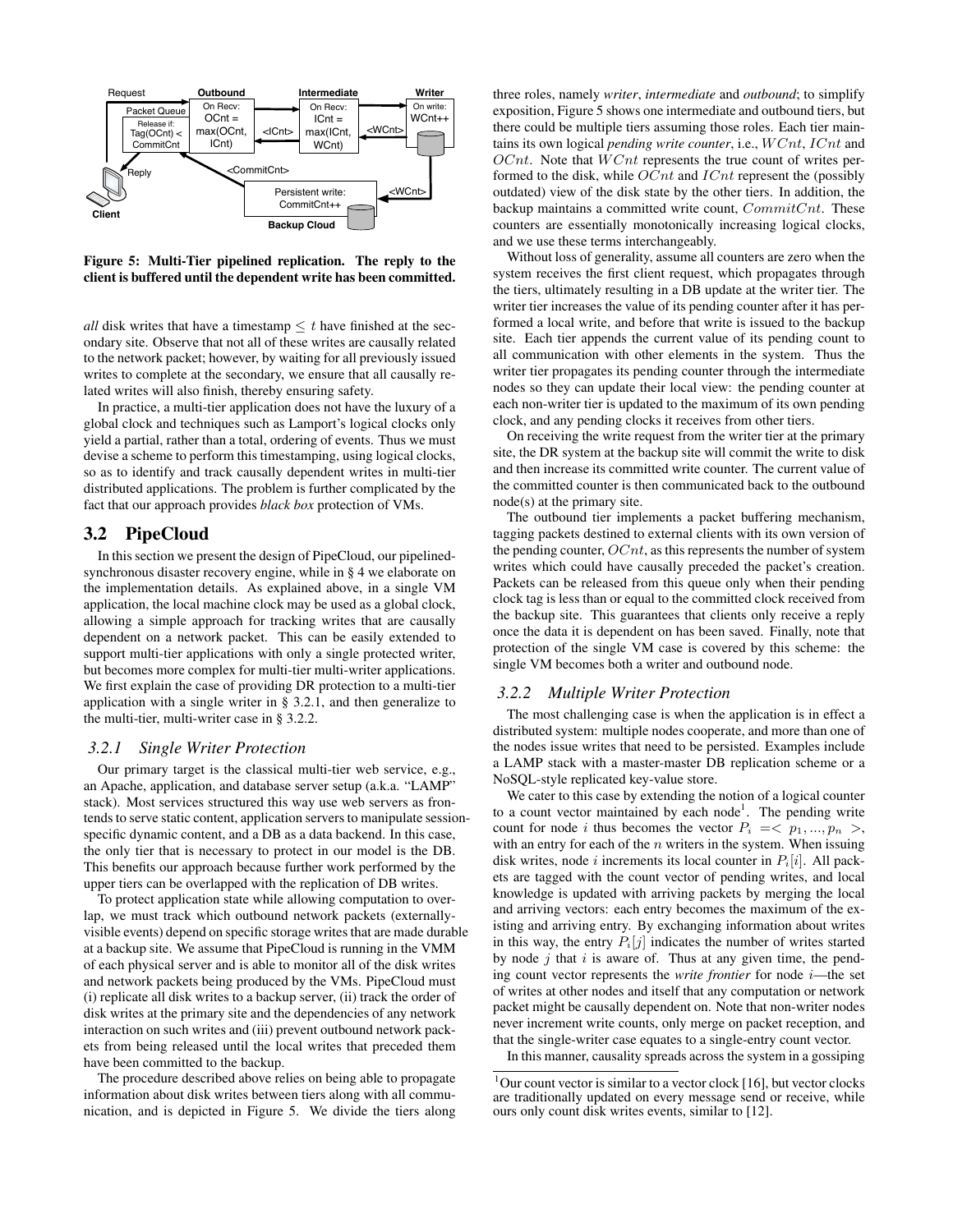

Figure 6: Multi-writer case with count vectors.

or anti-entropy manner [12, 23], all the way to outbound packets. As before, an outbound packet is tagged with the pending count vector at the moment of its creation. Outbound nodes maintain similar count vectors of committed writes  $C_i = \langle c_1, ..., c_n \rangle$ , which represent the set of writes known to have been safely persisted. A client-bound packet can only be released once every entry in  $C_i$ is greater than or equal to that in the packet's tag. This approach allows for a partial ordering of unrelated writes and network packets, but it guarantees that no packet is released until any write it is causally related to has been committed.

Figure 6 illustrates a multi-writer system. The DB and Web tiers issue writes that are persisted to the secondary in steps 3 and 4, respectively. The web tier generates an outbound packet with no knowledge of the DB write (step 5), that is buffered. A causal chain of communication emanates all the way from the DB to another outbound buffered packet, in steps 6 to 8. Acknowledgement of write commits arrive out of order, with the web tier write arriving first (step 9) and thus allowing the outbound packet dependent on the web write (but not on the DB write) to leave the system in step 10. Finally, when the DB write is acknowledged in step 11, the packet buffered in step 8 leaves the system in step 12.

#### 3.3 Other DR Considerations

We end the design section by enumerating some aspects of a full disaster recovery solution that lie outside the scope of this paper.

Detecting Failure: The usual approach to deciding that disaster has struck involves a keep-alive mechanism, in which the primary has to periodically respond to a ping message [15]. We note our system is no different from other DR solutions in this aspect.

Failure in the secondary: Failure of the secondary site, or a network partition, will impede propagation of data writes. Without a suitable remedial measure, externally-visible application response will be stalled waiting for replies. PipeCloud is no different from sync replication in this aspect: a reverse keep-alive is usually employed to trigger a fallback to async replication.

Memory Protection: We protect only the application state recorded to disk at the primary site. We assume that applications can be fully restored from disk in the case of disruption, as in standard database behavior. We do not attempt to protect the memory state of applications as this entails a significant overhead in WANs. Remus [6] is able to provide memory and disk protection within a LAN, but requires significant bandwidth and minimal latency. Our experiments with Remus in an emulated WAN environment with 100ms of RTT from primary to backup, show that average TPC-W response times exceeded ten seconds and replication of both disk and memory consumed over 680 Mbps of bandwidth. Providing Remus-like blackbox memory protection over WAN remains an open problem due to these performance issues.

Transparent handoff and RTO: Our focus is on ensuring that storage is mirrored to the backup site and minimizing RPO. As



Figure 7: PipeCloud's implementation components.

shown before [26], when disaster strikes our backup system uses existing VM automation techniques to rapidly instantiate compute resources and recover application state. Enabling seamless network redirection to the secondary site requires network virtualization mechanisms such as NAT, MobileIP, or MPLS VPNs. Because our storage replication is crash-consistent, disk checking utilities like fsck or self-consistent file systems like ZFS must be used.

# 4. IMPLEMENTATION

Our PipeCloud prototype is split between a replication-aware virtualization system that is run at the primary site and a backup server at the cloud backup location. PipeCloud requires modifications to the virtualization platform at the primary, but only needs to run a simple user space application at the backup. This allows PipeCloud to be used today on commercial clouds which do not give users control over the low level platform.<sup>2</sup>

At the primary site, PipeCloud is based on the Xen Virtual Machine Monitor (VMM) version 4.0.0. VMs in Xen perform IO using a split driver architecture with components in the guest operating system (OS) and *dom0*, a privileged domain that runs hardware drivers and a control stack. Frontend drivers in the VM's OS issue requests through shared memory and virtual interrupt lines to backend drivers. The backend drivers in dom0 unpack the requests and re-issue them against the hardware drivers. As depicted in Figure 7, our implementation only requires hooks at the level of virtual backend drivers; *NetQueue* and *DR Blocktap* in the figure. While we chose Xen due to familiarity, we do not foresee any problems porting our approach to VMMs like kvm or VMware ESX. While the majority of our code is new extensions to the base Xen distribution, we also utilize the packet queueing mechanism from Remus (the sch\_queue kernel module) to simplify our implementation of network buffering [6]. The Remus code holds and releases groups

<sup>&</sup>lt;sup>2</sup>Note, however, that current clouds do not yet support mechanisms that would facilitate seamless fail-back to the original site after the disaster has passed. Without support for migration *out* of the cloud, the fail-back procedure would need to be scheduled for a time that minimizes the impact of application downtime.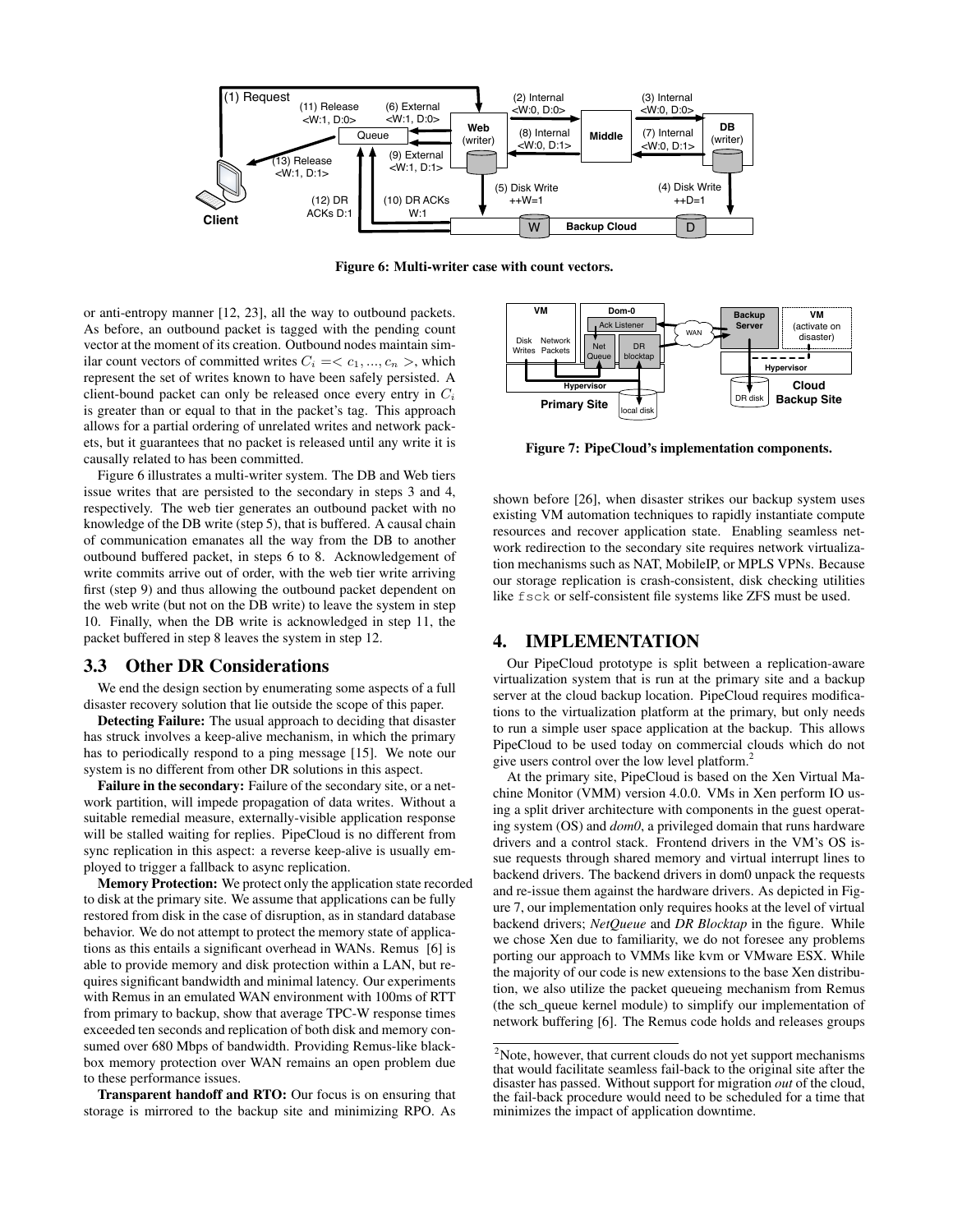of packets for each checkpoint interval; we have extended this to support finer grain control based on our logical clocks.

In keeping with the goal of a black-box approach, we do not mandate source code changes within protected VMs. However, we benefit from information regarding application deployment; we term this *configuration gray box*. We need a specification of the topology of the multi-tier application being persisted: which VMs make up the system, identified by their IP or MAC addresses; which VMs (or virtual disks) need to be persisted, e.g., the data disk of the DB VMs; and which nodes are allowed to perform outbound communications, e.g., the load-balancer gateway, or the Apache pool. We expect that VMs for which storage needs to be persisted will be backed by two sets of virtual disks: one storing critical application data, such as a DB bit store; and the other backing temporary files, and other miscellaneous non-critical data. Given our black box nature, this setup alleviates replication overhead (and noise) by differentiating critical disk writes which must be preserved to the backup site. All the information we require is deployment-specific, and provided by the sys-admin who configured the installation (as opposed to a developer modifying the code).

We structure this section following the nomenclature described in § 3.2.1. We first describe the implementation details for *writer* nodes, then *intermediate* and finish with *outbound* nodes. We close with a discussion of the secondary site backup component.

## 4.1 Replicating Disks – VM Side

To track disk writes and replicate them to the backup server, PipeCloud uses a new virtual disk driver backend which we dub *DR Blocktap*. This is a user-space dom0 daemon utilizing the blocktap Xen infrastructure. As a VM performs reads or writes to its protected disk, the requests are passed to our disk driver. Read requests are processed as usual.

Writes, however, are demultiplexed: they are issued both to local storage and sent through a socket to the remote site. After issuing each write, the local logical clock of pending writes, maintained as a kernel data structure in dom0, is increased. Local writes are then performed with caching disabled, so requests do not return until DMA by the local hardware driver has succeeded. At this point, we indicate to the VM that the write has completed, regardless of the status of the write traveling to the secondary site.

We note that typical OS behavior (Windows or UNIX) consists of issuing multiple writes simultaneously to leverage scatter-gather DMA capabilities. There are no expectations about ordering of writes in hardware, and a successful response is propagated upstream only after all writes in the batch have succeeded. In the absence of disk synchronization barriers (a hardware primitive that is not yet supported in Xen virtual drivers), the OS achieves sync() like behavior by waiting for the batch to finish. We tag each individual write in a batch with its own value, and thus need to respect write ordering, when processing backup acknowledgements, to maintain the expected sync() semantics.

#### 4.2 Propagating Causality

In order to track causality as it spreads throughout a multi-tier system, we need to propagate information about disk writes between tiers along with all communication. Our implementation does this by injecting the value of the local logical clock into packet headers of inter-VM communication, specifically through the addition of an IP header option in IP packets.

Virtual networking in Xen is achieved by creating a network interface in dom0. This interface injects in the dom0 network stack replicas of the Ethernet frames emanating from the VM. It replicates a frame by first copying to the dom0 address space the Ethernet, IP and TCP headers. By copying these bytes, dom0 can now modify headers (e.g., to realize NAT or similar functionality). The remainder of the packet is constructed by mapping the relevant VM memory pages read-only.

For our purposes, we split the copying of the header bytes right at the point of insertion of an IP header option. We construct our option, relying on an unused IP header option ID number  $(0 \times b)$ . The IP header option payload simply contains the logical clock. We then copy the remaining header bytes. We do not introduce any extra copying, mapping, or reallocation overhead when expanding packets in this way. We modify length fields in the IP header, and recalculate checksums. Typically, the VM OS offloads checksum calculations to "hardware", which in reality is the backend virtual driver. Therefore, we do not incur additional overhead in the data path by computing checksums at this point.

Not all packets are tagged with the logical clock. Non-IP packets are ignored; in practice, non-IP packets (ARP, STP, etc) do not represent application-visible messages. Packets that already contain an IP header option are not tagged. This was done to diminish implementation complexity, but is not a hard constraint – in practice, we do not frequently see packets containing an IP header option. Optionally, empty TCP segments may not be tagged. These typically refer to empty TCP ACKS, which do not affect causality because they do not represent application-visible events. Nagle's algorithm and large bandwidth-delay products mean that success of a write () syscall on a TCP socket only guarantees having copied the data into an OS buffer. Additionally, most application protocols include their own application-level ACKs (e.g. HTTP 200). Empty TCP segments with the SYN, FIN, or RST flags, which do result in application visible events, are tagged.

We also considered using a "tracer" packet to communicate logical clock updates to other tiers. We ruled this out primarily due to the need to ensure correct and in-order delivery of the tracer before any other packets are allowed to proceed. Our approach, instead, does not introduce new packets, is resilient to re-ordering since logical clocks are only allowed to increase, and ensures that as long as existing packets are delivered, logical clock updates will propagate between tiers. We could not observe measurable overhead in latency ping tests, or throughput netperf tests.

Our current space overhead is 20 bytes per packet, with 16 bytes dedicated to the logical clock in the IP header option. In the case of vector clocks for multi-writer systems, this limits the size of the vector to four 32 bit entries. This is not a hard limit, although accommodating hundreds of entries would result in little useful payload per packet, and a noticeable bandwidth overhead.

# 4.3 Buffering Network Packets

Outbound nodes maintain two local logical clocks. The clock of pending writes is updated by either (or both of) the issuing disk writes or propagation of causality through internal network packets. The second clock of *committed* writes is updated by acknowledgments from the DR backup site. Comparing the two clocks allows us to determine if a network packet produced by the VM can be released or if it must be temporarily buffered.

We achieve this by appending a queueing discipline to the network backend driver (*NetQueue*), which tags outbound packets with the current pending write clock. Because logical clocks increase monotonically, packets can be added at the back of the queue and taken from the front without the need for sorting. Packets are dequeued as updates to the committed logical clock are received.

We make no assumptions on the behavior of disk IO at the secondary site, and thus need to consider that write completion may be acknowledged out of order – this is particularly relevant given our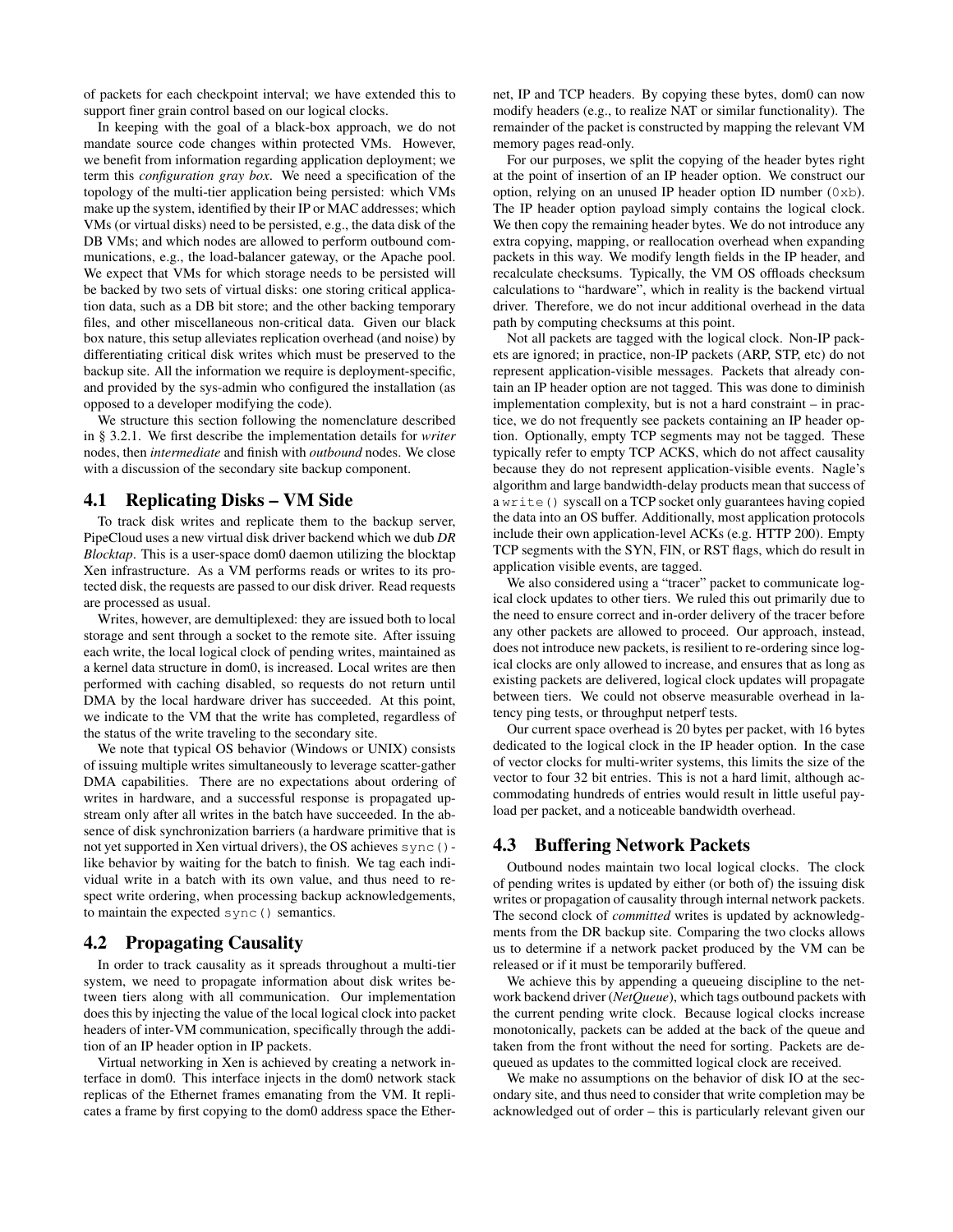previous discussion on sync()-like behavior. Out-of-sequence acknowledgements are thus not acted upon until all intermediate acks arrive.

For vector clocks with two or more entries, we use a set of cascading queues, one for each entry in the vector. As different entries in the committed vector clock are updated, the affected packets at the front of the corresponding queue are dequeued and inserted in the next queue in which they have to block. Insertion uses binary search to maintain queue ordering. Once popped from the last queue, packets leave the system.

# 4.4 Storage in the Cloud Backup Site

At the secondary site, a Backup Server collects all incoming disk writes, commits them to a storage volume which can be used as the disk of a recovery VM if there is a disaster, and acknowledges write commits to the primary site. The Backup Server is a user level process, and thus does not require any special privileges on the backup site; our evaluation demonstrates how we have deployed PipeCloud using the Amazon Elastic Compute Cloud and Elastic Block Store services.

When there is only a single disk to be protected, the Backup Server performs writes directly to the backup storage volume. These writes should be performed in a durable manner which flushes them past the OS level cache. For the multi-writer case, a single Backup Server receives write streams from multiple protected VMs. Unlike the single disk case, this means that writes from multiple disks must be preserved respecting total ordering, if possible. Without special handling, the WAN link, the kernel and the disk controller at the Backup Server may all reorder writes. If a failure occurred, this could result in a write being preserved without causally-precedent writes having survived. While EMC Consistency Groups [7] can create synchronized point-in-time replicas of a set of disks, our approach achieves causally synchronized replicas.

To avoid this problem, we use the vector clocks maintained at each primary server as a guide for how writes to the backup disks should be ordered. When a primary sends a disk write to the backup, it includes its current vector clock. Ordering of the vector clocks indicates causality precedence and allows the Backup Server to enforce the same ordering in its writes. Without having applicationlevel hints, we allow any ordering for writes which are considered to have concurrent vector clocks.

In the ideal case, the Backup Server maintains dedicated hardware (an SSD or a separate log-structured rotating disk) to initially record the writes it receives, with metadata about each write prepending the data. Writes are thus persisted, and acknowledgements returned to the primary, with minimal latency. A separate consumer process then opportunistically transfers the writes to the actual VM disk volumes. The vector clock-based ordering of writes among tiers is performed at this later stage, outside of the critical acknowledgement path. While we have not implemented this, we can preserve a causal history of each disk by retaining all writes with their logical clocks. All storage volumes are backed by RAID or hardware with similarly strong durability guarantees.

Unfortunately, the reality of cloud storage is removed from these requirements. Services such as Amazon's EBS, do not offer many necessary guarantees. There is no user control to ensure disk writes are uncached, committed in-order, and have actually moved from memory to the disk. In the event of infrastructure outages, there are loose availability guarantees [20]—simultaneous use of multiple providers has been proposed to mitigate this [3, 5]. Virtualization hides the details of hardware features which are relevant to the performance of a backup server, such as availability of SSDs, or physical layout for log-structured partitions.

Recent events indicate a shift in cloud providers toward providing SLAs in their storage services [20]. This could be offered as a differential service, and would represent the ideal substrate for cloud-based DR. We believe DR makes for an extremely compelling case to move forward on storage durability and availability guarantees. SLAs already in place by many providers [2], point toward widely realizing these basic primitives in the short term.

# 5. BLACK-BOX CAUSALITY AND RPO

Guaranteeing that clients will experience the same recovery semantics upon disaster as with synchronous replication is closely tied to our ability to introspect causality relations on a black-box VM. We start analyzing the guarantees we provide, and our limitations, with this basic building block.

As argued earlier, in a single-VM system, we can use the local machine clock as a "global" clock to timestamp writes and network packets and derive a total ordering of events; in this case, holding a packet until all writes with timestamps lower or equal to the packet is sufficient to ensure all causally dependent writes have finished. Next consider the multi-VM single-writer scenario.

LEMMA 1. *In a multi-VM single writer system, it is sufficient to hold a network packet until the commit count at the secondary becomes greater than or equal to the local counter value at the outbound node.*

Proof Sketch: At the writer node, tagging internal messages with the local write counter captures *all* writes that were issued prior to sending out this internal message (and thus, all causally dependent writes as well). As shown in Figure 5, each node computes the max of its local counter and the one on the arriving message; since the counter at other nodes lag the writer node, doing so propagates the counter value from the writer node. At the outbound node, holding the network packet until writes committed by the secondary exceed this counter ensures that all causally dependent writes issued by the writer node have been completed at the secondary.  $\square$ 

Our PipeCloud implementation uses three additional mechanisms to ensure that this property holds in practice even in multi-core environments: (i) the Xen backend driver executes in a serialized manner for a given virtual device (ii) we limit VMs to a single network interface and a single protected block device (iii) the clock is updated with atomic barrier instructions.

Finally consider the general multi-VM multi-writer case. Here we resort to using count vectors that track a "write frontier" of causally dependent writes at each writer. Like in the single writer case, the dependencies are propagated by piggybacking count vectors on internal messages. Upon message receipt, a node computes the max. of the local and piggybacked count vector thereby capturing the union of all causally dependent writes that need to be tracked. Thus, the following applies:

#### LEMMA 2. *In a multi-writer system, it is sufficient for PipeCloud to release a network packet once all writes with a count vector less than or equal that of the network packet have finished.*

**Proof Sketch:** The count vector,  $m$ , that an outgoing message is tagged with, represents the events at each writer node that happenedbefore the packet was created. If  $m[i] = k$ , then all writes up to k at writer node  $i$  must have causally preceded packet  $m$ . Likewise, any write with value greater than  $k$  at node  $i$  is considered to have happened concurrently (or after) packet  $m$ . Hence, holding the packet until all writes in  $m$  have finished on all machines ensures that all causally related writes complete before network output becomes visible.  $\square$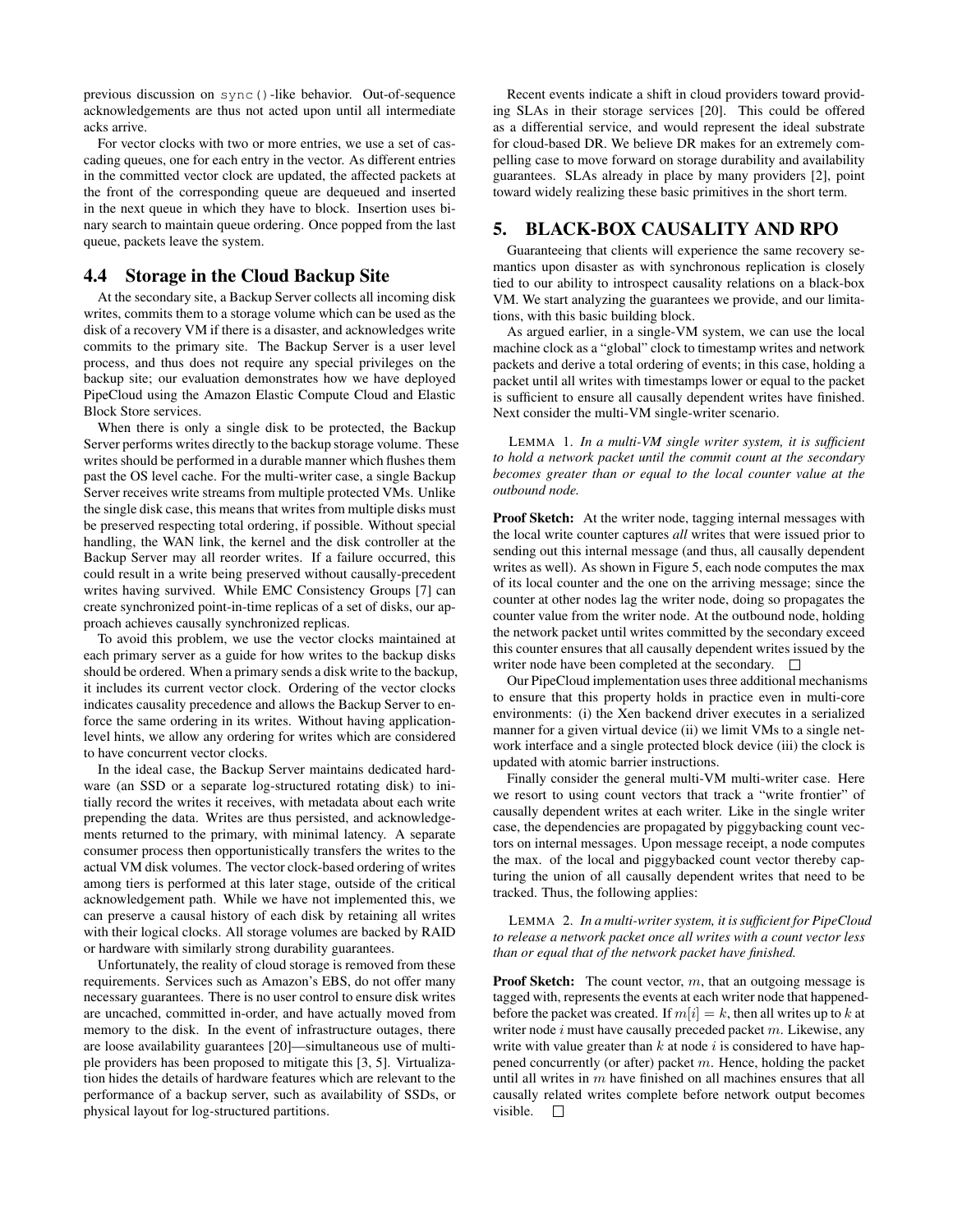

Figure 8: Pipelined Synchrony determines dependency information from communication between tiers. The replies R2 and W1 must be buffered because they are preceded by the database write, but reply R1 can be sent immediately.

Armed with these conclusions, we revisit client RPO guarantees from § 2.2. First, the Secondary view (SV) remains a subset of the Primary (PV): writes are propagated to the secondary after issuance in the primary. Second, and most importantly, the Client View (CV) remains a subset of the SV: the CV is only updated when clientbound packets are released. Thus, PipeCloud is no worse than sync replication, and therefore yields a client RPO of zero. Per lemma 2, clients will not receive updates that are not contained in the secondary site, and therefore no inconsistencies will arise after disaster recovery. Clients thus perceive synchronous replication and PipeCloud as indistinguishable.

One limitation of our black-box causality tracking is that our approach conservatively marks all writes issued before an outgoing message as dependent; while this set of writes contains all causally dependent writes, it may include other independent writes as well. Since our black-box system has no application visibility, we are unable to discern between dependent and independent writes, requiring us to conservatively mark all prior writes as dependent for safety. To illustrate, consider two separate application threads processing requests on different data items. PipeCloud cannot differentiate between these threads and, as a result, may conservatively mark the network packets from one thread as being dependent on the writes from the other thread which happened to precede them, regardless of actual application level dependence. This is illustrated in Figure 8: while both reads are independent from "Write 1", "Read 2" is affected by communication between the middle and DB tier after "Write 1" is propagated to the secondary. As a result, the reply to "Read 2" is unnecessarily delayed.

#### 6. EVALUATION

We have evaluated the performance of PipeCloud under normal operating conditions, as well as its failure properties, using both a local testbed and resources from Amazon EC2. On our local testbed, we use a set of Dell servers with quad core Intel Xeon 2.12GHz CPUs and 4GiB of RAM. The servers are connected by a LAN, but we use the Linux *tc* tool to emulate network latency between the hosts; we have found that this provides a reliable WAN network emulation of 50 or 100 ms delays. Our EC2 experiments use "Large" virtual machine instances (having two 64-bit cores and 7.5GiB of memory) in the US East region. Virtual machines in both the local testbed and EC2 use CentOS 5.1, Tomcat 5.5, MySQL 5.0.45, and Apache 2.23. We compare three replication tools: DRBD 8.3.8 in synchronous mode, our pipelined synchrony implementation, and an asynchronous replication tool based on our pipelined synchrony but without any network buffering.

Our evaluation focus is on client-server applications and we consider three test applications. 1) We use the MySQL database either



Figure 9: Clients must wait for multiple WAN delays with Sync, but PipeCloud has a consistent response time just barely over the RTT of 50 ms. By reducing the time DB tables must be locked for each transaction, PipeCloud is able to provide a much higher throughput relative to Sync.

by itself or as part of a larger web application. We use the InnoDB storage engine to ensure that database writes are committed to disk before replying to clients, and we store all of the InnoDB data and log files on a protected disk partition. In single VM experiments, we communicate directly with the MySQL database via a Java application running on an external client machine. 2) TPC-W is an e-commerce web benchmark that emulates an online bookstore. TPC-W is composed of two tiers, a Tomcat application server and a MySQL database, that each run in separate virtual machines; we only protect the disk used for the database files. TPC-W includes a client workload generator which we run on a server which is considered external to the protected system. 3) We have also written a PHP based web application called CompDB which allows us to more precisely control the amount of computation and database queries performed when processing requests. The application can be deployed across one, two, or three tiers, each of which runs an Apache server and a MySQL database. Requests are generated by the *httperf* tool and access a PHP script on the front-end server which performs a configurable amount of computation and insert queries to the local database before being propagated to the next tier which repeats the process. Together, these applications allow us to emulate realistic application workloads and perform controlled analyses of different workload factors.

#### 6.1 Single Writer Database Performance

We first measure the performance of PipeCloud when protecting the disk of a MySQL database. We imposed a 50ms RTT from primary to backup in our local testbed; this limits the minimum possible response time to 50ms for the non-asynchronous approaches.

Figure 9(a) shows how the response time changes as the client load on the database increases. Each client connects to the database server and repeatedly inserts small 8 byte records into a table. Since the protected application is a database that must ensure consistency, the table must be locked for each individual transaction so they can be performed serially. With Sync, the table must be locked for at least one RTT because a transaction cannot complete until the remote disk acknowledges the write being finished. This means that when a client request arrives, it must wait for a round trip delay for each pending request that arrived before it. This causes the response time, when using Sync, to increase linearly with a slope based on the round trip delay to the backup.

In PipeCloud, the database table only needs to be locked until the local disk write completes, allowing for much faster request processing. This results in a much lower response time and higher throughput because many requests can be processed during each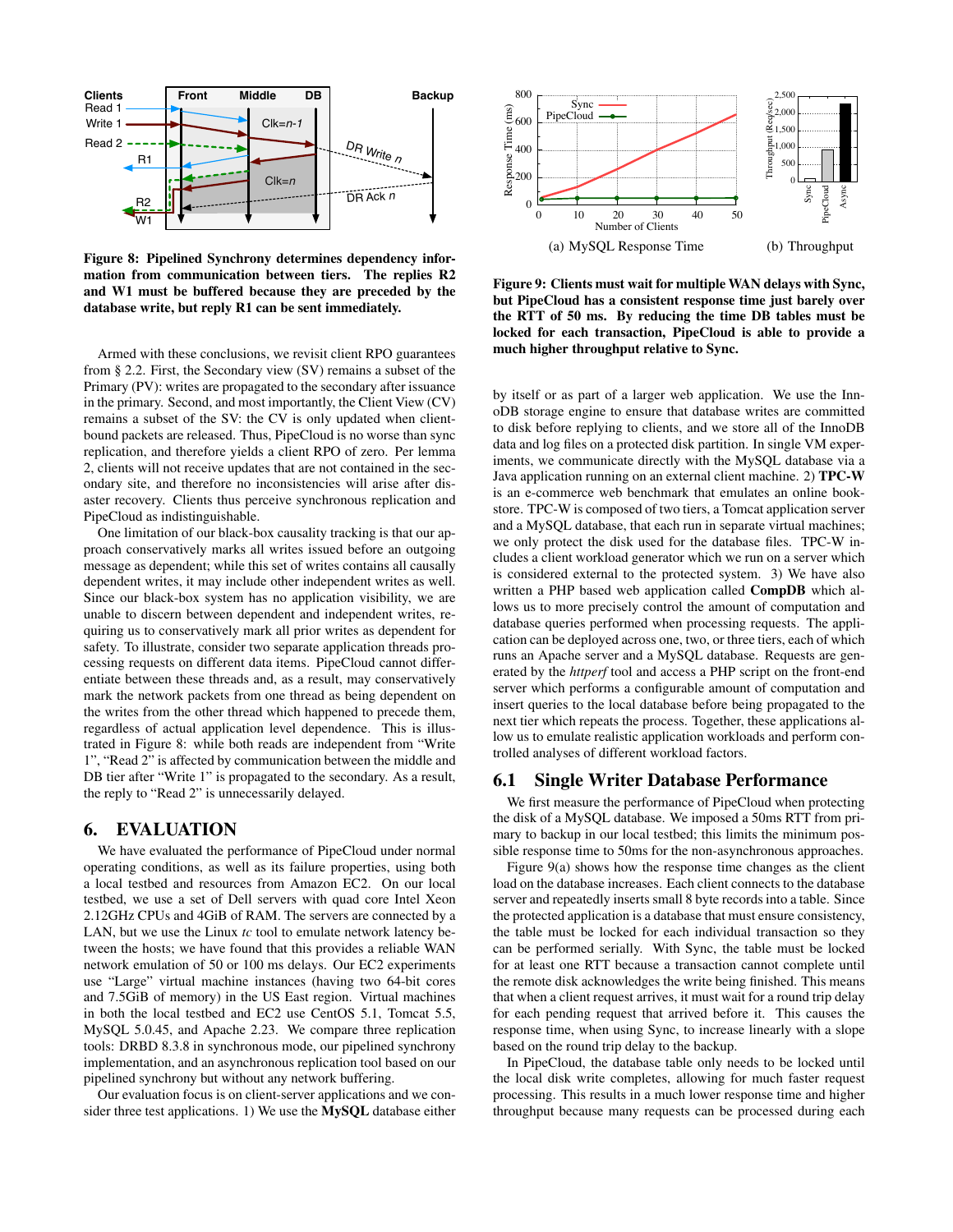

Figure 10: PipeCloud has higher TPC-W throughput than synchronous, and performs almost equivalently to an asynchronous approach when there is a 50 ms round trip delay.

round trip delay to the backup. Figure 9(b) shows that PipeCloud achieves a maximum throughput over twelve times higher than Sync. While using an asynchronous approach may allow for an even higher throughput, PipeCloud provides what asynchronous approaches cannot: *zero data loss*.

# 6.2 Multi-Tier TPC-W Performance

We use PipeCloud to protect a set of virtual machines running the TPC-W online store web benchmark to see the performance of a realistic application with a mixed read/write workload.

We first measure the overall performance of TPC-W as we vary the latency between the primary and backup site when using different replication mechanisms. Figure 10(a) shows the maximum throughput achieved by the different replication schemes. PipeCloud's maximum throughput is nearly identical to that of an asynchronous scheme—the ability to pipeline request processing and state replication effectively masks the overhead of disaster recovery. When the round trip delay increases to 100 ms, the throughput of synchronous drops even further, but PipeCloud's performance is effectively unaffected. PipeCloud is able to maintain a throughput two times better than the synchronous approach.

In Figure 10(b) we see that PipeCloud's pipelining also reduces response times compared to a synchronous approach, even for relatively low client loads where the throughput of each approach is similar. The load-response time curve for PipeCloud closely follows the asynchronous approach, offering a substantial performance benefit compared to synchronous and the same level of consistency guarantees.

We next categorize the request types of the TPC-W application into those which involve writes to the database and those which are read-only. The workload contains a mix of 60% reads and 40% writes, and we measure the response times for each category. Figure 11(a) shows a CDF of the response times for read-only requests when there are 50 active clients and there is a 100 ms roundtrip time to the backup. PipeCloud has a slightly higher base response time because some read-only requests are processed concurrently with requests which involve writes. Since PipeCloud cannot distinguish between the packets related to read-only or write requests, it



Figure 11: With 100 ms RTT, the black-box network buffering in PipeCloud causes some read-only requests to have higher response times, but it provides a significant performance improvement for write requests compared to synchronous.

must conservatively buffer both types. However, even with some requests being unnecessarily delayed, PipeCloud's overall performance for reads is very close to synchronous DRBD.

PipeCloud's greatest strength shows when we observe the response time of requests that involve at least one database write in Figure 11(b). PipeCloud's ability to overlap work with network delays decreases the median response time by 50%, from over 600 ms to less than 300 ms. Only 3% of requests to PipeCloud take longer than one second; with synchronous replication that rises nearly 40% . This improved performance allows PipeCloud to be used with much more stringent performance SLAs.

## 6.3 Impact of Read and Write Rates

This experiment explores how the network buffering in PipeCloud can unnecessarily delay read-only requests that are processed concurrently with writes. We use our CompDB web application in a single-VM setup and send a constant stream of 100 read requests per second as well as a variable stream of write requests that insert records into a protected database. The read requests return static data while the writes cause a record to be inserted to the database. There is a 50 ms RTT between primary and backup. Figure 12(a) shows how the performance of read requests is impacted by the writes. When there is a very low write request rate, the response time of Sync and PipeCloud are very similar, but as the write rate rises, PipeCloud sees more read-only packets being delayed. However, the increased write rate also has a performance impact on the read requests in Sync because the system quickly becomes overloaded. PipeCloud is able to support a much higher write workload and still provide responses to read requests within a reasonable time as reflected by a lower average response time for PipeCloud under load. However, PipeCloud's network buffering impacts those read requests which happen to coincide with write requests, resulting in a higher standard deviation in the response time as shown in Figure 12(b). We believe that the trade-off provided by PipeCloud is a desirable one for application designers: a small reduction in read performance at low request rates is balanced by a significant reduction in write response times and support for higher overall throughput.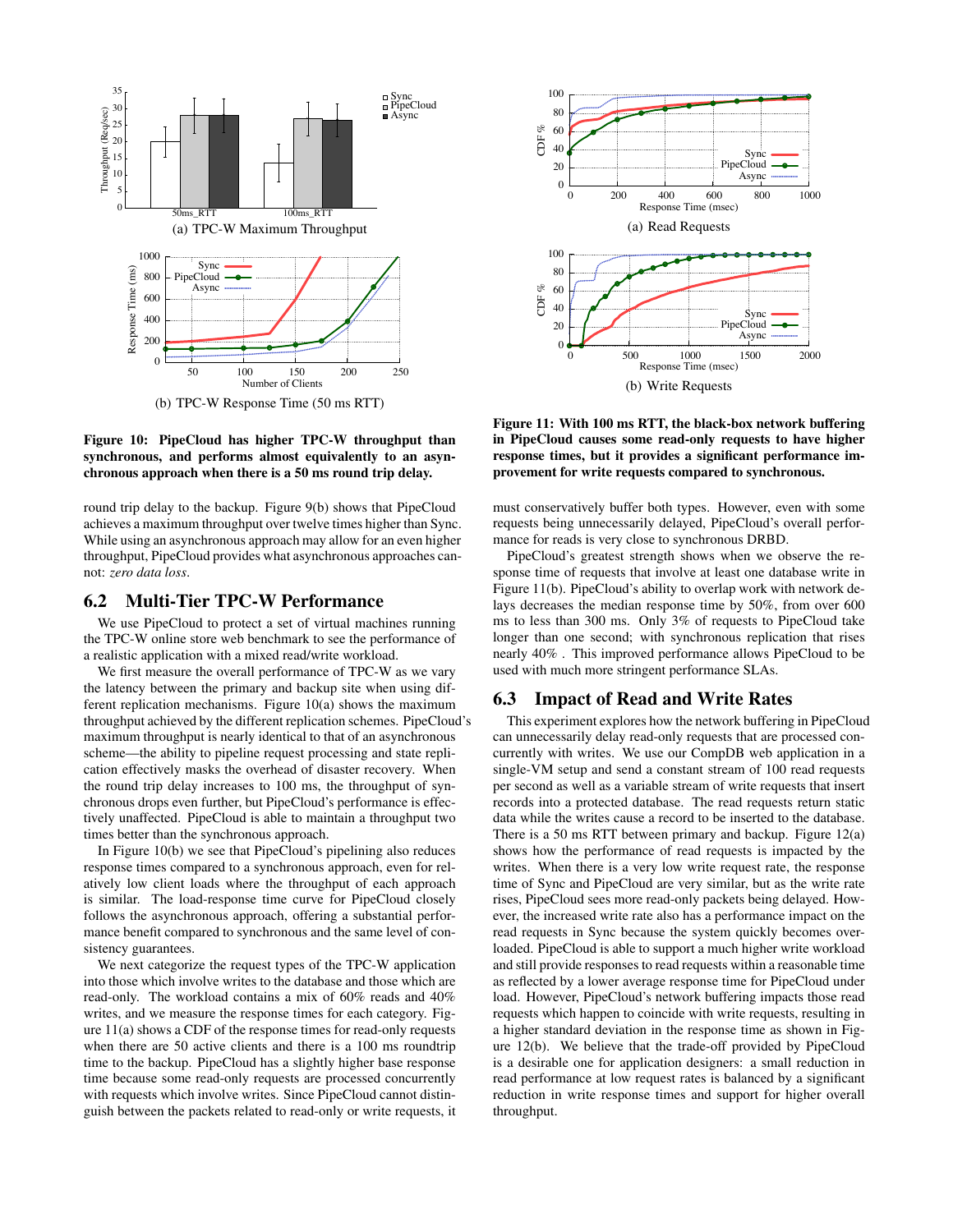

Figure 12: PipeCloud's black box network buffering causes read requests to initially see higher delay and greater variance than Sync, but pipelining supports a much larger write workload than Sync.



Figure 13: PipeCloud continues processing as writes are sent to the backup site, allowing it to provide equivalent performance to asynchronous replication if there is sufficient work to do.

# 6.4 Multi-tier Sensitivity Analysis

To verify PipeCloud's ability to hide replication latency by overlapping it with useful work, we performed an experiment in which we arbitrarily adjust the amount of computation in a multi-tier server. We use the CompDB application split into two tiers; the front tier performs a controlled amount of computation and the backend inserts a record into a database. We also compare PipeCloud against a naïve version that only applies pipelining to the DB tier. Only an unsafe asynchronous approach is able to provide a response time faster than the round trip delay of 50ms.

Figure 13 shows how the average response time changes as a function of the controlled amount of computation. Naïve PipeCloud has only a slight performance gain over synchronous because it can overlap only the DB's work with its own writes. The computation performed by the front tier cannot be pipelined since the boundary separating internal and external events has naïvely divided the two tiers, enforcing a stricter than necessary serial ordering.

However, when PipeCloud is applied jointly across the two tiers, it is able to perform processing from multiple tiers concurrently with replication, essentially providing up to 50 ms of "free computation". For requests that require more processing than the round trip time, PipeCloud provides the same response time as an asyn-



Figure 14: Each tier protected with synchronous replication increases response time by at least one RTT. Pipelining the replication of writes provides a much lower response time.



Figure 15: Primary, secondary, and client view of an application state when a disaster strikes after 500 MySQL updates. Both sync- and pipelined sync-based approaches guarantee that the client view is bounded by the state of the secondary.

chronous approach, with the advantage of much stricter client RPO guarantees.

#### 6.5 Protecting Multiple Databases

With current approaches, often only a single tier of an application is protected with DR because it is too expensive in terms of cost and performance to replicate the state of multiple application tiers. To evaluate PipeCloud's support for multiple servers with protected storage we consider a 3-tier deployment of our CompDB application configured so each tier includes both a web and database component. Figure 14 shows the average response time of requests to this application when either one, two, or all three of the tiers are protected by a DR system. There is a 50 ms RTT, and we use a single client in order to provide a best case response time. With synchronous replication, the response time increases by more than a round trip delay for every tier protected since the writes performed at each tier must be replicated and acknowledged serially.

PipeCloud on the other hand, is able to pipeline the replication processes across tiers, providing both better overall performance and only a minimal performance change when protecting additional tiers. When protecting all three tiers, PipeCloud reduces the response time from 426 ms to only 63 ms, a 6.7 times reduction. Being able to pipeline the replication of multiple application components allows PipeCloud to offer zero data loss guarantees to applications which previously would have resorted to asynchronous replication approaches simply due to the unacceptable performance cost incurred by serial, synchronous replication.

## 6.6 Failure evaluation

#### *6.6.1 Comparing replication strategies*

PipeCloud seeks to provide performance on-par with asynchronous, but it also seeks to assure clients of the same consistency guarantee as a synchronous approach. Figure 15 compares the consistency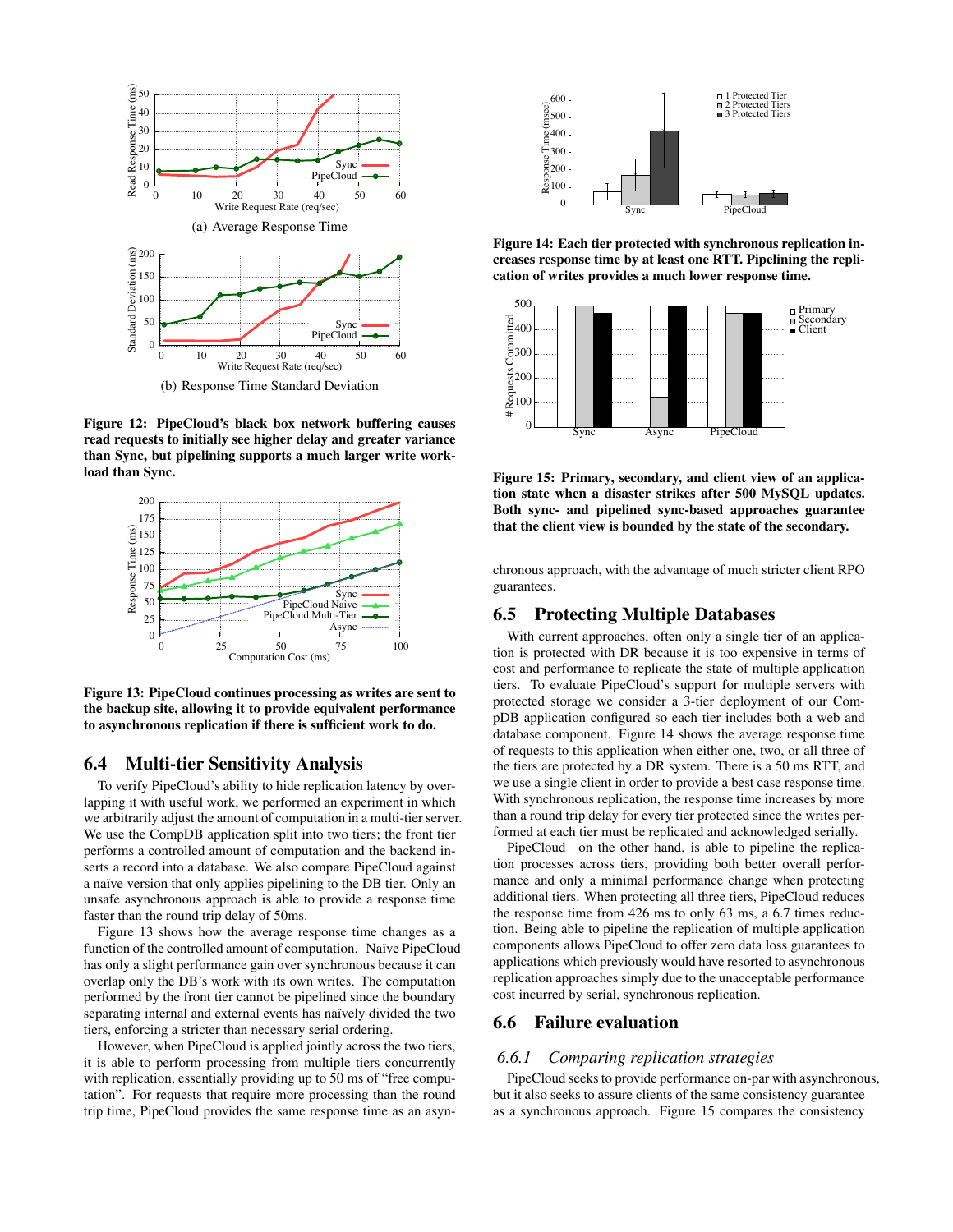

Figure 16: When protecting multiple databases, PipeCloud still guarantees that clients do not receive replies unless data has been durably committed to the backup.

guarantees provided by Sync, Async, and Pipelined Synchrony. As in §6.1, a single MySQL database is backed up to a secondary site 50 msecs away. Out of a set of 500 database inserts that occur immediately prior to a disaster, we examine the number of records recorded at the primary and secondary sites and the number of confirmations received by the client. Sync guarantees that the secondary view (SV) is almost identical to the primary (PV), but allows the client (CV) to lag behind the secondary. With Async, the client is not limited by the rate of confirmations from the secondary site, causing the client to receive many unsafe replies  $(CV > SV)$ . However, with Pipelined synchrony, these unsafe replies do not occur because network packets are buffered until the secondary's acks are received; as a result, PipeCloud is able to provide clients with the same guarantee as synchronous—the data for any response they receive will always have been safely committed to the backup site.

## *6.6.2 Recovering to EC2*

Next we emulate a disaster scenario in which the secondary site takes over request processing for a CompDB stack, configured with a frontend node that performs database insertions on a master-master database split between two backend nodes. We run the primary site within our local testbed and use Amazon EC2 VMs to run both the Backup and the failover servers. The network latency measured from our primary site in western Massachusetts to the backup server in EC2's northern Virginia site was 16 ms. We use EBS volumes for the two protected DB disks. Prior to the failure, a single EC2 VM acting as the Backup Server applies the write streams received from both of the protected VMs to the EBS volumes.

Upon failure, the Backup Server disables replication and uses the EC2 API to detach the EBS volumes. It then reattaches the two backup volumes to a set of new cloud instances. During bootup, the database VMs perform a consistency check by launching the mysqld process. Once this is complete, the application resumes processing requests. The table below details the time (in seconds) required for each of these steps; in total, the time from detection until the application is active and ready to process requests took under two minutes.

|         | Detach   Reattach   Boot   <b>Total</b> |  |
|---------|-----------------------------------------|--|
| Time(s) |                                         |  |

Figure 16 shows the consistency views for the last fifty requests sent to each of the DB masters prior to the failure. As in the single writer case described previously, PipeCloud's multi-writer DR system is able to provide the consistency guarantee that client view will never exceed what is safely replicated to the secondary.

This experiment illustrates the potential for automating the recovery process using cloud platforms such as EC2. The API tools provided by such clouds automate steps such as provisioning servers and reattaching storage. While the potential to reduce recovery

time using cloud automation is very desirable, it remains to be seen if commercial cloud platforms can provide the availability and durability required for a disaster recovery site.

# 7. RELATED WORK

Disaster Recovery is a key business functionality and a widely researched field. We have previously mentioned the work by Keeton and Wilkes on treating asynchronous replication as an optimization problem, and balancing the two primary concerns: financial objectives and RPO deltas [10]. In Seneca [9] the space of asynchronous replication of storage devices is studied, with a focus on optimizations such as write and acknowledgment buffering and coalescing. A similar study is carried out, although at the file system level, in SnapMirror [19]. Recent studies show a large potential for high yield of write coalescing in desktop workloads [21]. We have not directly leveraged the insights of write coalescing in our work due to our stringent zero-RPO objectives.

Another area of interest for storage durability is achieving survivability by architecting data distribution schemes: combinations of striping, replication, and erasure-coding are used to store data on multiple sites [27]. These concerns become paramount in cloud storage, in which the durability and availability guarantees of providers are, to say the least, soft. Two recent systems attack these deficiencies by leveraging multiple cloud providers: DepSky [3] provides privacy through cryptography, erasure coding and secret sharing, while Skute [5] aims to optimize the cost/response time tradeoff. We highlight that while availability and durability are increased, so is latency – unfortunately. Replication chaining techniques previously used in industry [8] may complement these techniques and ameliorate the latency overhead, possibly at much higher cost. Error correcting codes within a file system's replication stream have also been proposed to improve reliability despite network loss [24].

A long tradition of distributed systems research underpins our work. We use logical clocks to track causality, originally introduced by Leslie Lamport [13]. Further, we use techniques traditionally associated with eventual consistency [4, 12] to enforce pipelined synchronous replication throughout the nodes that make up a distributed service. We employ a vector clock-style approach [16] to allow each node to represent its knowledge of the system at the moment of producing data, and we allow nodes to propagate their knowledge to peers, as in anti-entropy or gossiping protocols [23]. Previous work in inferring causality in a distributed systems of black-boxes [1] focused on performance diagnosis as opposed to consistency enforcement during replication.

The concept of speculative execution has been used to reduce the impact of latency in a variety of domains [25, 18]. These approaches typically require application support for rolling back state if speculation must be cancelled. Pipelined synchrony also uses speculative execution, but it must cancel speculated work only if the primary fails; since it is the primary which performs the speculation, the roll back process is implicit in the failover to the secondary site. This allows PipeCloud to perform speculation and rollback in a black box manner without requiring any special support from clients, nor the protected application or OS. The concept of combining asynchronous replication with causality tracking was introduced by Strom and Yemini [22] to build a highly available distributed system that could recover from failure using rollback and message replay. These ideas are also used in the external synchrony work [18], which shows that in many cases the benefits of synchronous and asynchronous IO can be simultaneously reaped by intelligently overlapping IO with processing. Their treatment is focused on file system activity in a single host, and requires operating system support for tracking dependencies between processes.